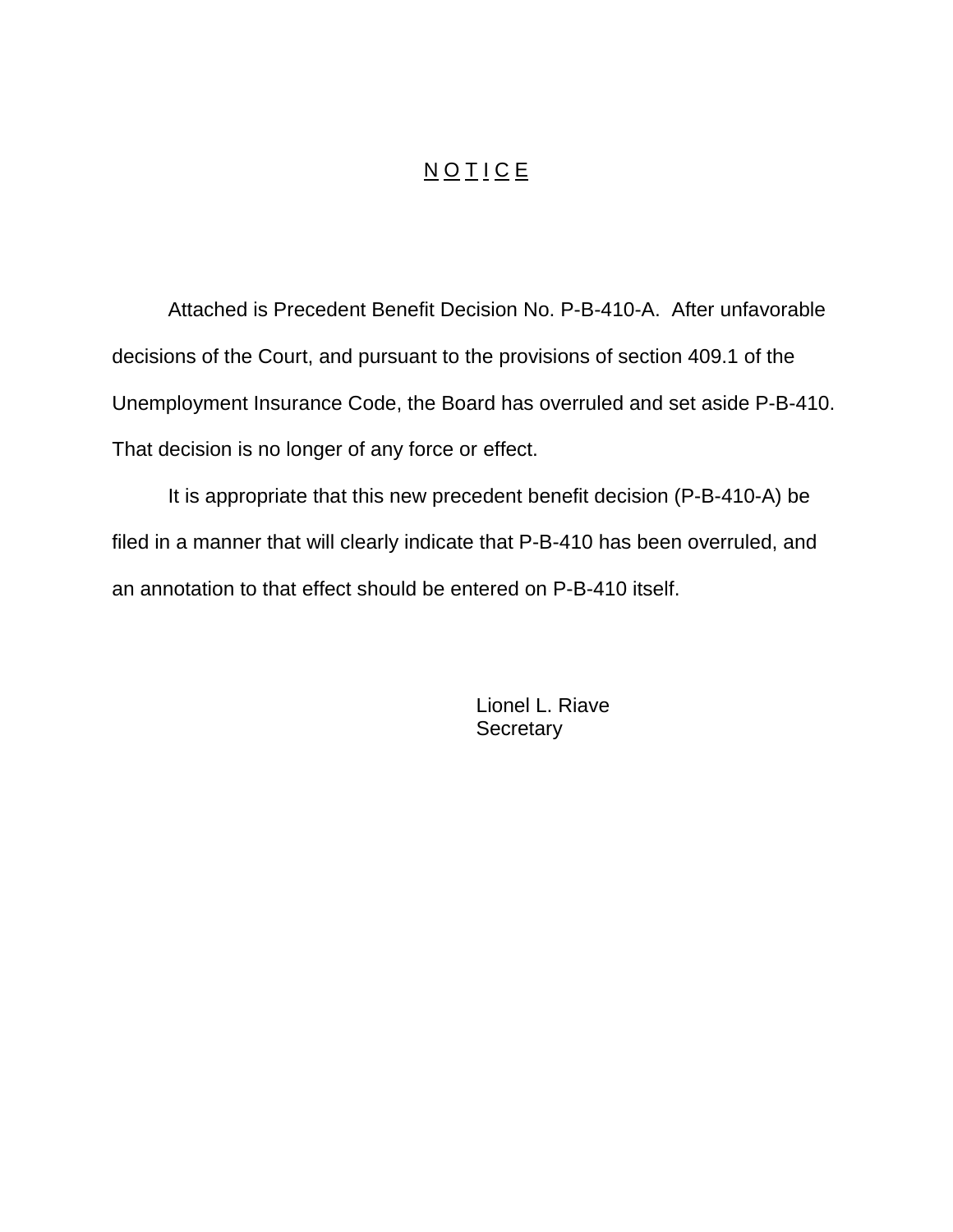## BEFORE THE CALIFORNIA UNEMPLOYMENT INSURANCE APPEALS BOARD

JUAN RODRIGUEZ No. P-B-410-A

In the Matter of: PRECEDENT BENEFIT DECISION (Claimant) Case No. 79-2461

KAY MANUFACTURING CORPORATION (Employer)

On December 13, 1979 pursuant to the provisions of section 409 of the Unemployment Insurance Code this Board promulgated and issued Precedent Benefit Decision No. P-B-410 (Case No. 79-2461). The Board reversed the Department determination and held that holiday pay received by the claimant was allocable to the weeks in which the holiday fell.

Subsequent to the promulgation of P-B-410 the Superior Court in Dahm, et al. v. Unemployment Insurance Appeals Board, et al., Placer County Superior Court No. 59076, and Clark, et al. v. Unemployment Insurance Appeals Board, et al., Placer County Superior Court No. 59077, considered the same factual matrix as that of P-B-410 and held that holiday pay must be allocated to the week(s) in which the claimants returned to work, and invalidated P-B-410.

Accordingly, pursuant to the decisions of the Court, and in conformance with the provisions of section 409.1 of the Unemployment Insurance Code we